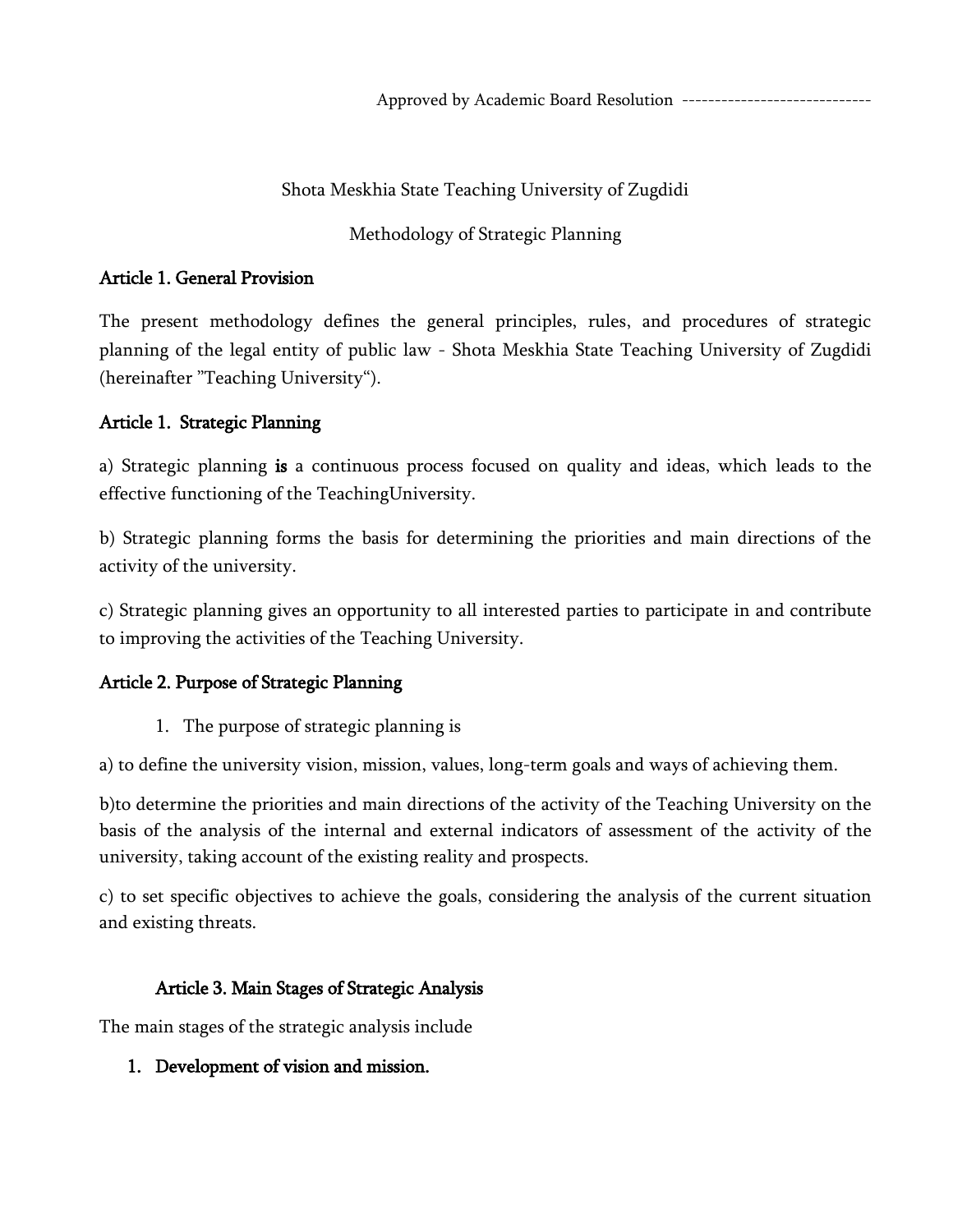- a) The vision is a picture of the desired future envisaged by the Teaching University. The realization of the vision is the ultimate goal of the university.
- b) The mission of the Teaching University determines its aims and values.
- c) The mission shall answer three important questions:
- 1. What do we do?
- 2. How do we do it?
- 3. Who do we do it for?
- 2. Environment analysis; making strategic decisions which are based on the evaluation of the university environment (the analysis of internal and external factors, the SWOT analysis):
	- a) The analysis of internal factors implies the analysis of the internal organizational factors of the Teaching University.
	- b) The analysis of external factors implies the analysis of economic, social, demographic, political, legal and international factors.

### 3. Formation of strategic goals (developing the strategic plan).

- 1. A strategic goal is a declaration of the Teaching University of what it intends to achieve throughout the next several years. A strategic goal shall be realistic, feasible, outcomeoriented and scheduled. It shall be subject to monitoring and evaluation.
- 2. The strategic plan of the Teaching University shall correspond with the mission of the university, the SWOT analysis and the analysis of the study of all the interested parties.
- 3. Specific objectives shall be determined in relation to each strategic goal.
- 4. Determination of objectives contributes to the specification of the strategic goals and identification of the ways of achieving them.

### 4. Development of the action plan.

1. In order to ensure most efficient management, the Teaching University shall develop a three-year plan based on the strategic goals. The plan shall include the following information:

a)the actions which shall be taken to achieve the strategic goals and the sequence of these actions.

b) the persons responsible for implementation of the action plan; their functions, rights, and duties.

c) the schedule of the activities included in the action plan.

d) the resources and the expenditure related to the action plan (according to each activity).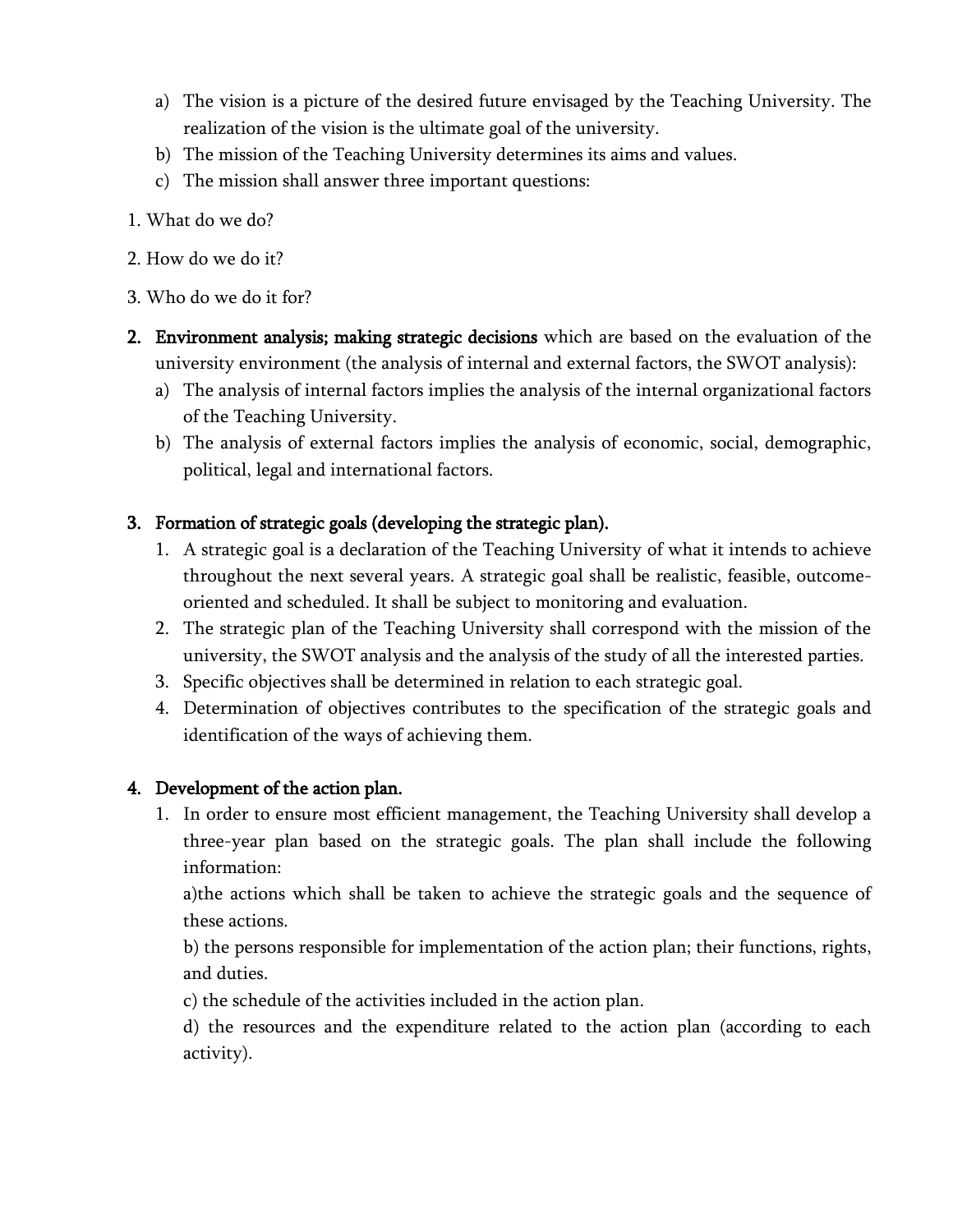e) the rule of monitoring and evaluation of the action plan; the indicators of implementation of the strategic goals and objectives.

## 5. Monitoring and evaluation of the activities of the Teaching University.

- 1. Monitoring and evaluation of the activities of the Teaching University is a systemic process of determination of the efficiency, effectiveness, quality, and relevance of the implementation of the strategic plan of the university.
- 2. In order to evaluate the quality of the achievement of the goals, the Teaching University shall develop the system of monitoring and evaluation based on studies (specific indicators).
- 3. The monitoring and evaluation process of the implementation of the action plan is objective and participatory. Based on clearly determined indicators, the monitoring and evaluation process is conducted by the Office of Internal Audit in cooperation with the Quality Assurance Office and the Legal Office.
- 4. Planning and conducting the monitoring and evaluation process involves
	- a) in-depth study of the strategic plan
	- b) determination of the main issues and questions
	- c) determination of methodology
	- d) preparation of the action plan
	- e) collection of information and preparation for the analysis
	- f) information analysis
	- g) making conclusions
- 5. Monitoring involves information about what has been done to achieve the goals.
- 6. The evaluation shows whether the activities are being done in accordance with the goals and objectives determined by the strategy.
- 7. Presenting a report on monitoring and evaluation to the interested parties is one of the key stages of the process of monitoring and evaluation. During the preparation of the report, the main conclusions and recommendations shall be supported by relevant arguments. The report shall include objective information about the positive and negative outcomes and tendencies of the activity of the Teaching University as well as the ways of eliminating the causes of the existing disadvantages.
- 8. The final stage of evaluation and monitoring is feedback. At this stage there is a dialogue with the key interested parties to discuss the conclusions and recommendations. After completion of monitoring and evaluation, recommendations shall be formulated. Monitoring and evaluation may result in:
	- a) adjustment of the strategic plan
	- b) elimination of the existing obstacles
	- c) consideration of the conclusions for the next strategic planning process.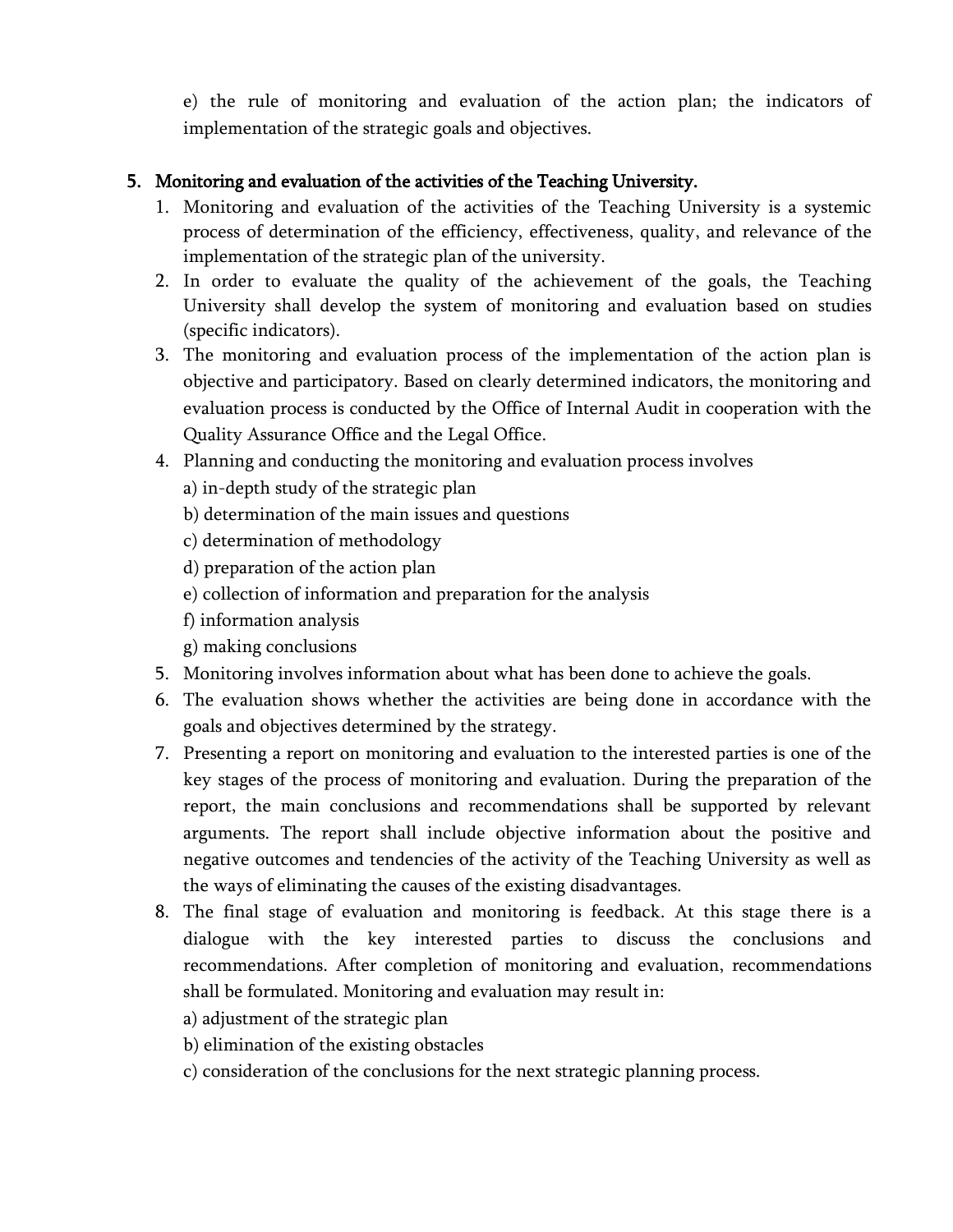9. Monitoring of the implementation of the action plan is carried out annually. The outcomes of the monitoring are reflected in the report which is the basis for the Rector's Annual Report.

10. During the monitoring and evaluation of the implementation of the action plan, if it is obvious that the effect of the planned activities is unsatisfactory, the strategic plan shall be amended for the purpose of ensuring the efficiency of the next process of strategic planning.

11. The strategic plan shall be amended in accordance with this rule.The decision on the amendment to the strategic plan shall be made by the Academic Board.

#### Article4.Procedures of Development and Approval of the Strategic Plan

1. Development of the strategic plan of the Teaching University is a participatory process.The personnel(academic, administrative, support and invited personnel) and students of the Teaching University, the self-governing unit of Samegrelo-ZemoSvanetiRegion and representatives of the civil sector, employers and graduates are involved in the aforementioned process.

2. In order to ensure the successful process of the development of the strategic plan and strategic planning of the Teaching University, the Coordination Group shall be created under the resolution of the Academic Board and the Working Group shall be created under the Rector's Administrative Act. The Working Group shall include the heads of all the structural units of the Teaching University. The function of the Coordination Group is to effectively cooperate with the Working Group and to ensure fulfillment of the tasks in accordance with the schedule.

3. The activities of the Working and Coordination Groups shall be discussed at the sessions of the Working and Coordination Groups.

4. The joint report on the activities of the Working and Coordination Groups shall be presented at the enlarged session of the Academic Board by a specially appointed person.

5. The development of the strategic plan and effective implementation of the action plan are coordinated by the Rector of the Teaching University.

6. Taking account of the initial hearing and recommendations at the enlarged session, the strategic plan shall be submitted to the Academic Board for approval.

7. The Teaching University approves a seven-year strategic plan.

8. The Teaching University approves three-year and one-year action plans.